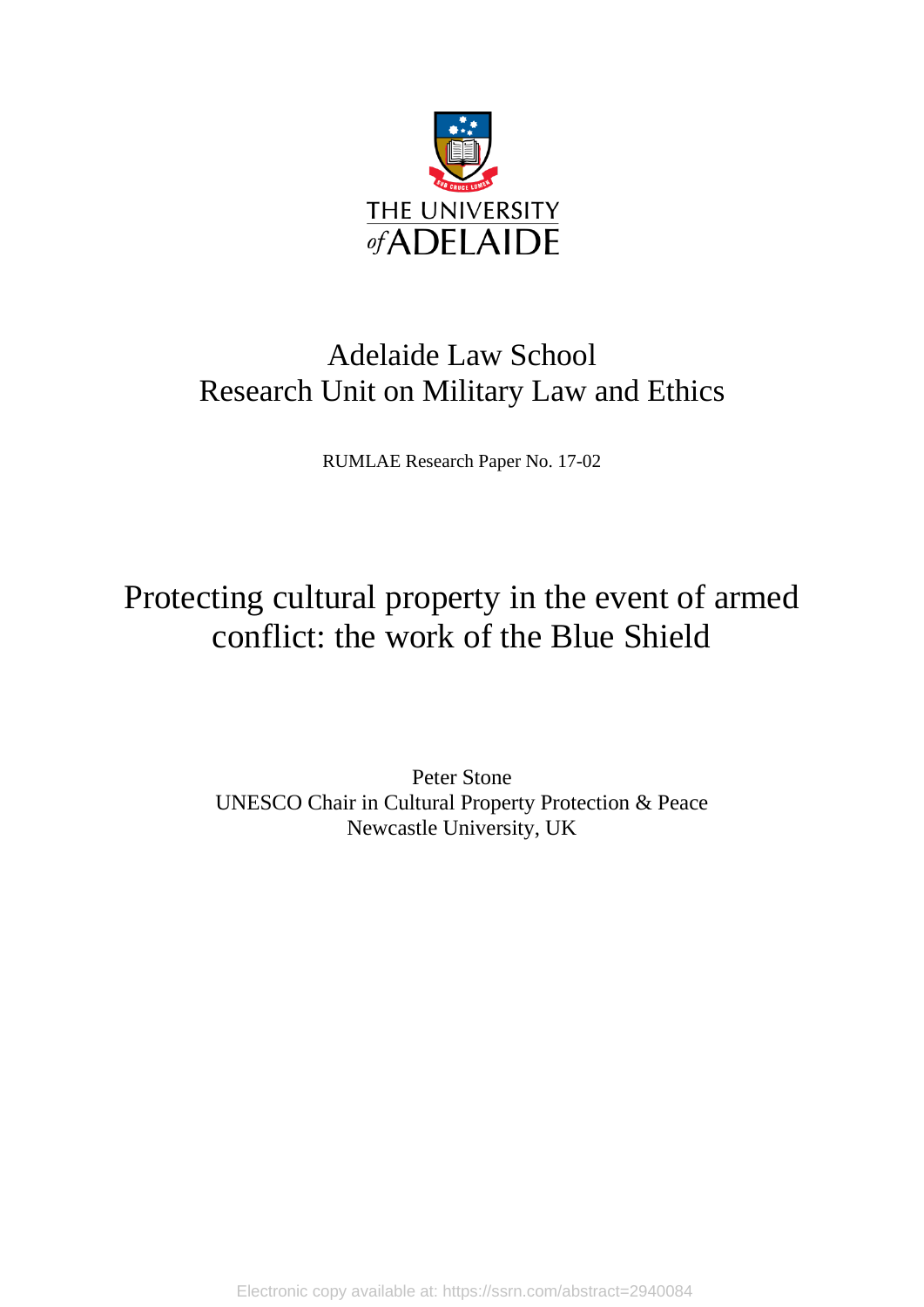### **Protecting cultural property in the event of armed conflict: the work of the Blue Shield**

#### Peter Stone

UNESCO Chair in Cultural Property Protection & Peace, Newcastle University, UK

#### **Some background**

Cultural property is always a victim during armed conflict. There is nothing that can be done about such damage and destruction and humanitarian issues – saving people –is a far greater priority than saving old buildings, libraries, archives, and archaeological sites. So speaks conventional wisdom. While I fully support the primacy of humanitarian work during armed conflict I am not convinced there is nothing that can be done to mitigate damage to and destruction of cultural property. Nor that the two are easily separated. It is clear however, that since the Second World War, until relatively recently, little attention had been paid to such protection.

This is slightly surprising given the perceived success during the Second World War of the Allies' 'Monuments, Fine Arts, and Archives' unit (MFAA). During the War the protection of cultural property was seen clearly as part of the responsibility of the combatants and the Allies, and some elements of Axis forces, took this responsibility seriously (see e.g. Woolley 1947: Nicholas, 1995; Edsel 2009; Edsel 2013). Fully supported by Eisenhower, the Supreme Allied Commander, the MFAA was a team of cultural heritage experts fully integrated into the Allied forces who made enormous and successful efforts to protect cultural property in all theatres of the war. Despite the efforts of the MFAA there was massive damage to cultural property during the War and following the end of the war the international community came together to develop the 1954 Hague Convention on the Protection of Cultural Property in the Event of Armed Conflict and its first (1954) Protocol. A Second Protocol was added in 1999. Together the Convention and its Protocols remain the primary (but not only) international humanitarian law concerning the protection of cultural property during conflict (see O'Keefe 2006; O'Keefe *et al* 2016).

Unfortunately, despite the 1954 Convention, little was done after the War to continue the work of the MFAA conscript-soldiers (although elements of their work were retained with US Civil Affairs units) and by the civil war in the former Yugoslavia in the 1990s and the invasion of Iraq in 2003 few military forces retained anything other than a superficial expertise, or commitment to, the protection of cultural property; as demonstrated depressingly by the debacle in Iraq (and see, e.g. Stone & Farchakh Bajjaly 2008). When they led the coalition invasion of Iraq in 2003 neither the USA nor the UK had ratified the Convention – although the militaries of both argued that they operated within 'the spirit of' the Convention.

## **The Blue Shield**

Article 16.1 of the 1954 Convention identifies a Blue Shield as the emblem of the Convention and the emblem to be used to identify property protected under the Convention. The 1999 2nd Protocol to the Convention established a 12 member Intergovernmental Committee to oversee its implementation and Article 27.3 of the 2nd Protocol, picking up the Emblem identified in 1954, recognised The International Committee of the Blue Shield (ICBS) as an advisory body to the intergovernmental committee. The ICBS had been created in 1996, in anticipation of the 2nd Protocol, by the International Council of Archives (ICA), the International Council of Museums (ICOM), the International Council on Monuments and Sites (ICOMOS), and the International Federation of Library Associations and Institutions (IFLA). The Association of National Committees of the Blue Shield (ANCBS) was established in 2006. Since 1999 a number of national committees of the Blue Shield have been created with various degrees of activity and success. These two organisations amalgamated in 2016 to become simply 'The Blue Shield' and the acronyms ICBS and ANCBS are no longer used.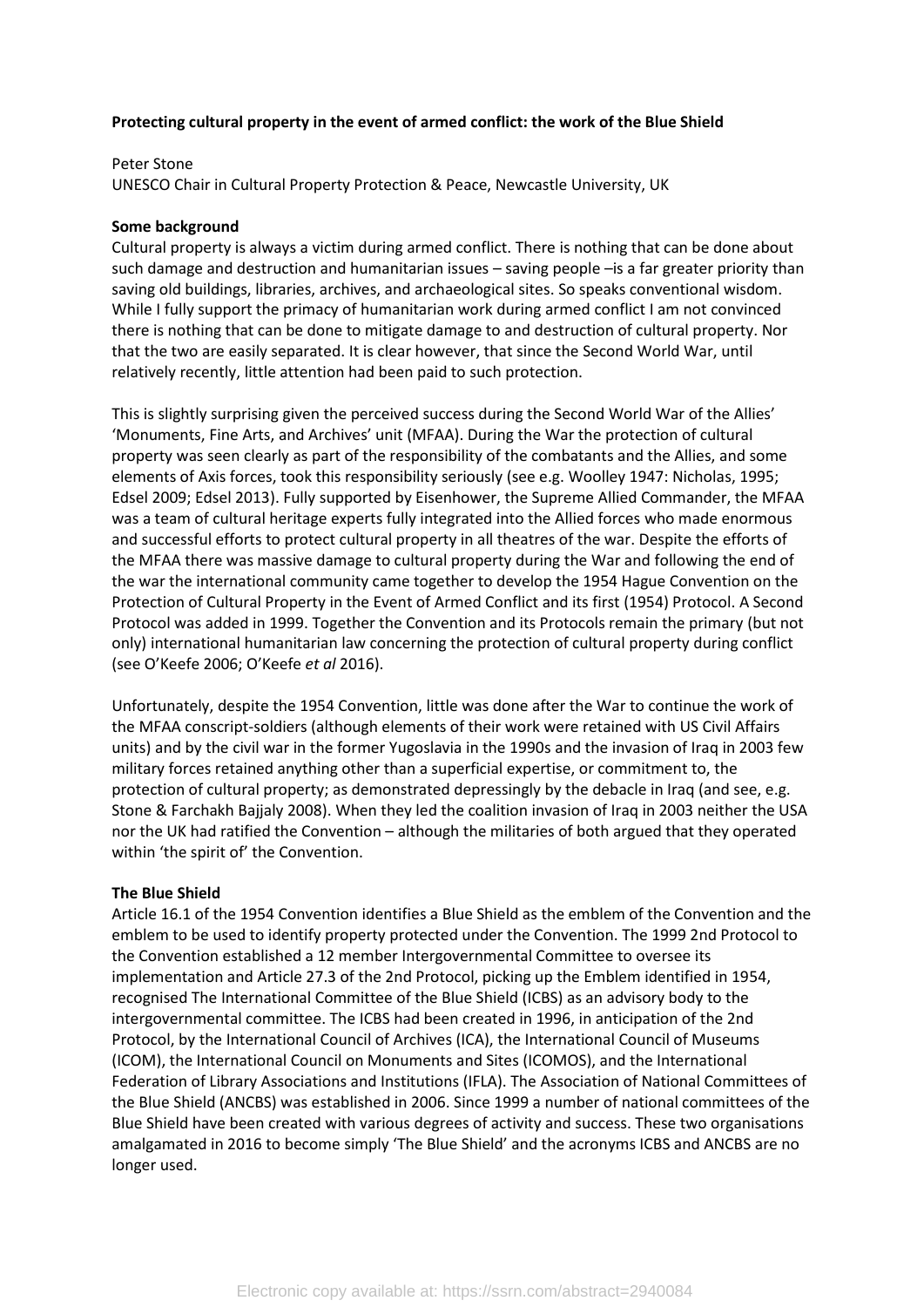The Blue Shield is referred to frequently as the 'cultural equivalent' of the Red Cross. There are, however, three key differences: First, the Red Cross has had some 150 years to establish a worldwide reputation; the Blue Shield has been in existence for less than 20 years and is virtually unknown outside those involved in its community and some armed forces. Second, the Red Cross has a multimillion pound budget; save for a time-limited, short-term, subvention for an office from the municipality of The Hague, the Blue Shield has no income at all except for limited travel funding for the author provide by Newcastle University. Third, the Red Cross has a paid staff of some 12,000 people usually working in approximately 80 countries; the Blue Shield has no paid staff. Despite these obvious disadvantages the Blue Shield is slowly developing a capacity to act with respect to cultural property protection during armed conflict that compliments, but does not overlap, the work of others in the field. The Blue Shield organises its work under five general headings of: policy development; coordination; proactive protection; training; emergency response; and long term support.

**Policy Development**: The new Statutes, signed by the Blue Shield President in April 2016, which created the blue Shield and essentially 'closed-down' the ICBS and ANCBS, provide the overall framework for future Blue Shield activity. Article 2.1 of the Statutes sets-out that Blue Shield:

"...*is committed to the protection of the world's cultural property, and is concerned with the protection of cultural and natural heritage, tangible and intangible, in the event of armed conflict, natural- or human-made disaster*."

With respect to armed conflict (the focus of this article), the Blue Shield accepts fully that the primary focus of the military during any conflict is to win the conflict. However, it does not subscribe to the belief that nothing can be done to mitigate damage to and destruction of cultural property during armed conflict. We have to start from the understanding that the relationship between the heritage community and the military was, for whatever reasons, effectively lost following the Second World War, but that damage-mitigation cannot happen without an effective relationship. A critical first step was/is to convince the military that protecting cultural property is not only their *responsibility* but can be seen as a *significant contribution* to their mission. A key to this, whether a palatable course of action for heritage experts or not (and a number have argued strongly that it is not – see, for example Hamilakis 2009), is to understand the needs and requirements of the 'enduser' – the military.

There are numerous reasons why the protection of cultural property is important. These include academic; cultural/social; medical; political; international humanitarian law/law of armed conflict (IHL/LOAC); international human rights law (IHRL); international customary law (ICL); economic; and, crucially, military (see Stone *in prep*). While all are important, the key issues *from a military point of view* are first: that the protection of cultural property is a military *responsibility* under IHL/LOAC, IHRL, and ICL; second, that cultural property is frequently used by (the military's master) politicians to legitimate a conflict; third, that an increasingly important part of modern conflict is the establishment of a stable post-conflict economy – and that cultural property can be a critical aspect of such economic stability through tourism; fourth, that the looting of cultural property during conflict can provide significant funding for the enemy; and finally, that protection of cultural property can be regarded as 'soft power', a so-called 'force-multiplier', where protection, if it does not win friends, does not create the enemies that lack of protection can do.

With this understanding as a starting point we had to work out when, and how, heritage experts should interact with the military. The 4 Tier Approach identified these times as long-term (rankrelevant general awareness training); immediate pre-deployment (specific information about the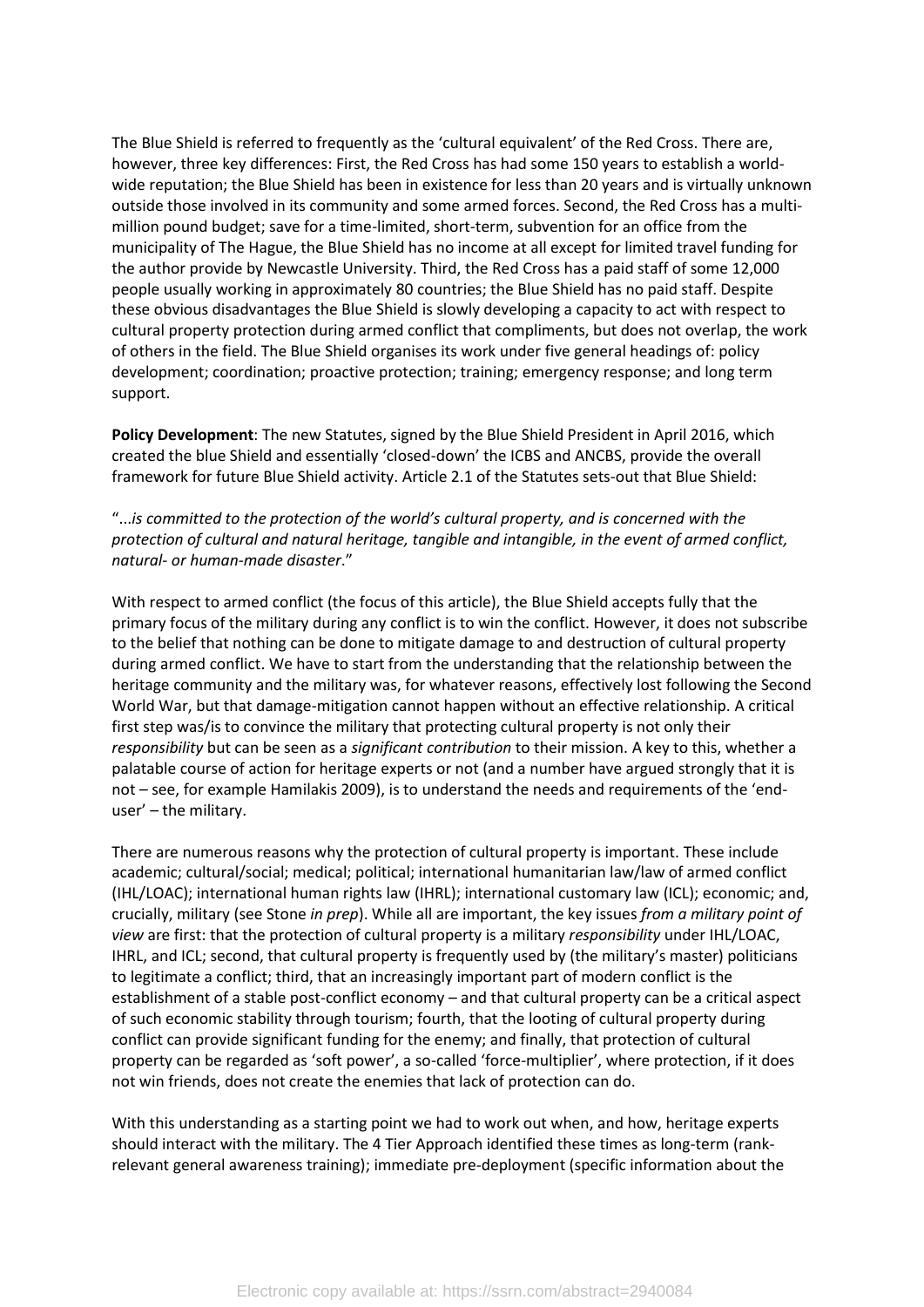cultural property in the country to which they are being deployed); during conflict (an in-uniform 'conscience role' – is this action military necessity… or only convenience?); and postconflict/stabilisation (when the military may be the only organisation capable of assisting with the protection of cultural property) (see Stone 2013). This 4 Tier Approach led directly in 2014 to the establishment in the UK of a Cultural Property Protection Working Group (CPP WG) within the British Army (Purbrick 2016) which is now a Joint Service CPP WG that is in the process of facilitating the creation of a new CPP capability with UK Forces.

A third aspect of Blue Shield policy development has been to unpick the risks to cultural property during armed conflict. Cultural property is not just at risk from so-called 'collateral damage' as commonly suggested. When picked-apart, there are at least seven risks that need to be taken into account and for all of which there are things that can be done to reduce their impact. These are: lack of planning; spoils of war; lack of military awareness; collateral damage; looting; enforced neglect; and specific targeting (see Stone 2016). Action taken to mitigate the impact of any of these will, by implication, reduce the overall risk. Space precludes any detailed analysis of the seven risks but all can be seen to contribute to a more effective military mission. This is crucial. The military are not going to protect an archaeological site just because its excavation has been Professor Smith's life work. They will, if resources allow, protect it if by doing so they stop its looting and therefore stop a source of funding for the enemy.

**Coordination:** The Blue Shield's second area of activity is 'coordination' and in particular the coordination of our nearly 30 national committees. As the Blue Shield has no funding it has never been able to establish a staffed central office or, until now, a specifically Blue Shield 'approach' or set of agreed activities. The above policy development is helping to formulate the context within which all Blue Shield national committees will work – and through which they will be supported as and when a central office can be established. Such coordination should unlock the full potential of hundreds of willing, specialised volunteers. At the same time, we need to coordinate with other related bodies – for example UNESCO, and the International Centre for the Study of the Preservation and Restoration of Cultural Property (ICCROM) – so as not to overlap with their existing activities. The protection of cultural property is so important that, in a resource-limited environment, it would be madness to replicate the activities of others.

**Proactive protection:** Since the civil war in the former Yugoslavia the cultural heritage community has been *reacting* to crises and conflicts. An aspiration is to move the emphasis of the Blue Shield's work from 'reactive' to 'proactive' protection. This means helping heritage organisations, in particular those in countries where the threat of armed conflict is high, to ensure that they are as prepared as possible for the worst. Are all library and archive catalogues digitised and up-to-date? Have archives and rare books been scanned? Do those responsible for heritage assets even know where all important libraries and archives are located? Have all museum objects been photographed to the highest standards and collections catalogued? Do libraries, archives, and museums have disaster and, *in extremis*, evacuation plans? Who has the responsibility and authority to order such plans to be implemented? Are there detailed, digitised inventories of historic buildings and archaeological sites? And so on. Such information would be of enormous value for most heritage organisations in peacetime as well as in conflict. The salutary answers to most of these and similar questions, in perhaps most countries in the world, are negative. The main reason for this is lack of resources – both financial and specialised staff. If we are to avoid the disasters of recent conflicts we need to find these resources as quickly as possible.

**Training**: Training courses for staff of heritage organisations are available in many parts of the world and excellent specialist courses, such as ICCROM's 'First Aid to Cultural Heritage in Times of Crisis' and 'Disaster Risk Management of Cultural Heritage', are available. While all could probably benefit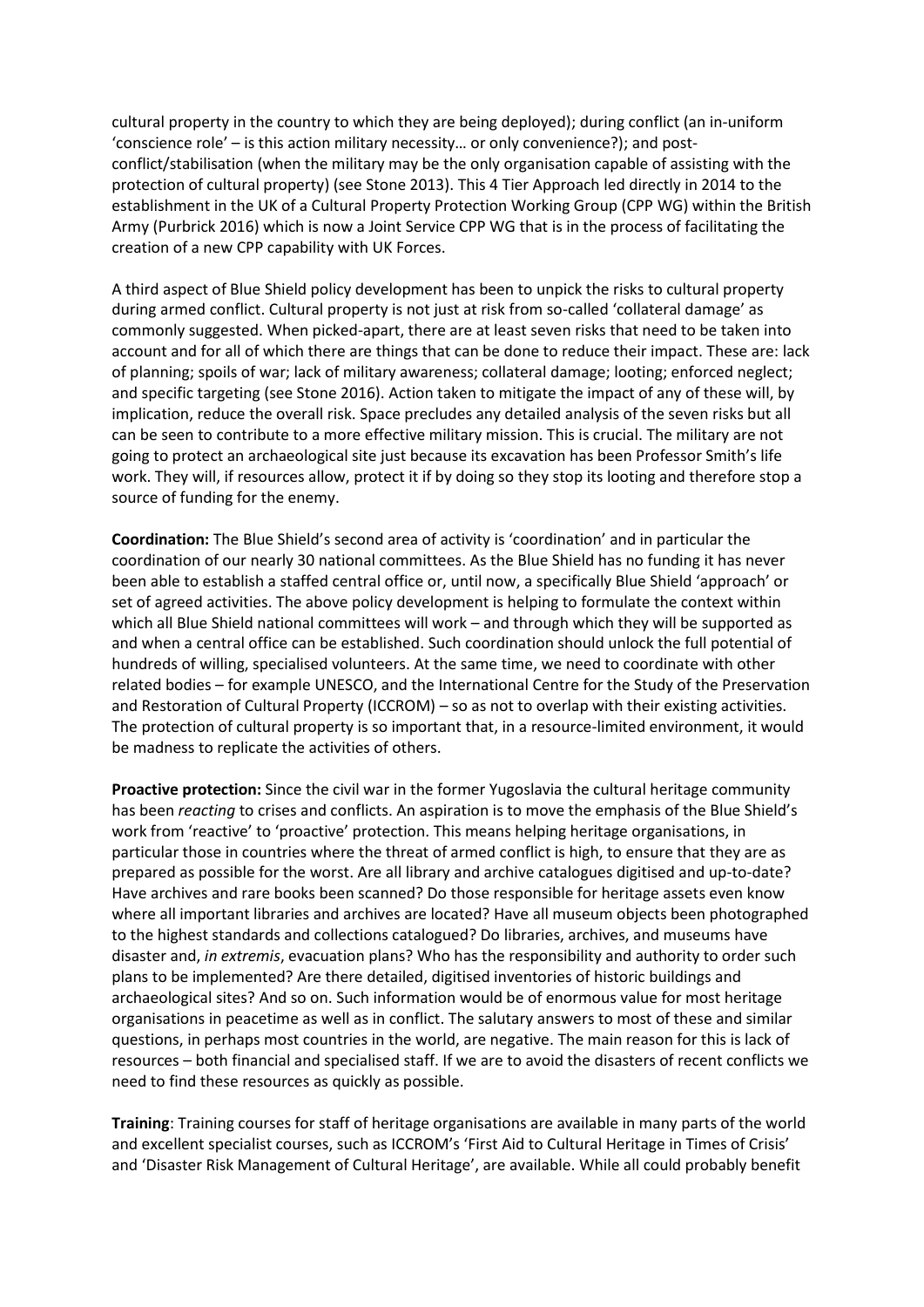from additional funding, there is no value in the Blue Shield establishing similar courses. Where there is a significant gap in provision is in training for the military and other uniformed organisations relating to their responsibilities regarding cultural property protection during armed conflict and following natural disaster. The Blue Shield has carried out basic courses for a number of military organisations and has worked recently with UNESCO to develop some generic training materials. We are currently working with a number of armed forces to integrate these materials into their existing training and to develop new, specialised courses. These courses are based on the Blue Shield approach described briefly under 'policy development' above.

**Emergency response:** The Blue Shield has carried out a number of emergency missions to countries (Egypt, Libya, and Mali) where conflict has just finished or where it continued. Such missions are, by their very nature dangerous, but are essential if important information is to be collected for future use. For example, photographs taken by a Blue Shield team at Ras Almargeb in Libya in 2011 were instrumental in NATO setting up its internal review *Cultural Property Protection in the Operations Planning Process* that recommended in 2012 that NATO develop its own "CPP policy featuring the commitment of the Alliance to protect cultural property" (NATO 2012, p.5). We need to do much more regarding the deployment of such missions and be clearer in their aims and objectives.

**Long term support:** We need to acknowledge that the need for cultural property protection is not going to disappear and that the heritage community should - must - not lose the critical relationship with the military in the future as happened following the Second World War. Such long term support includes the development of policy, support for national committees, and training mentioned above, but also, for example, the development and maintenance of a useful website, the hosting of regular General Assemblies, academic, professional and less specialised publications, and a constant programme of raising awareness within the general public of the importance of cultural property and its protection during armed conflict and following natural disaster. Training the media in the importance of cultural property is also of paramount importance.

Sadly armed conflict appears to be a constant element of the human condition. The heritage community is never going to stop armed conflict; we can perhaps help to mitigate its impact on the remnants of our common past that may just be used to forge a safer, more peaceful future. One thing is certain: if we do not try, we will never know what we might have achieved.